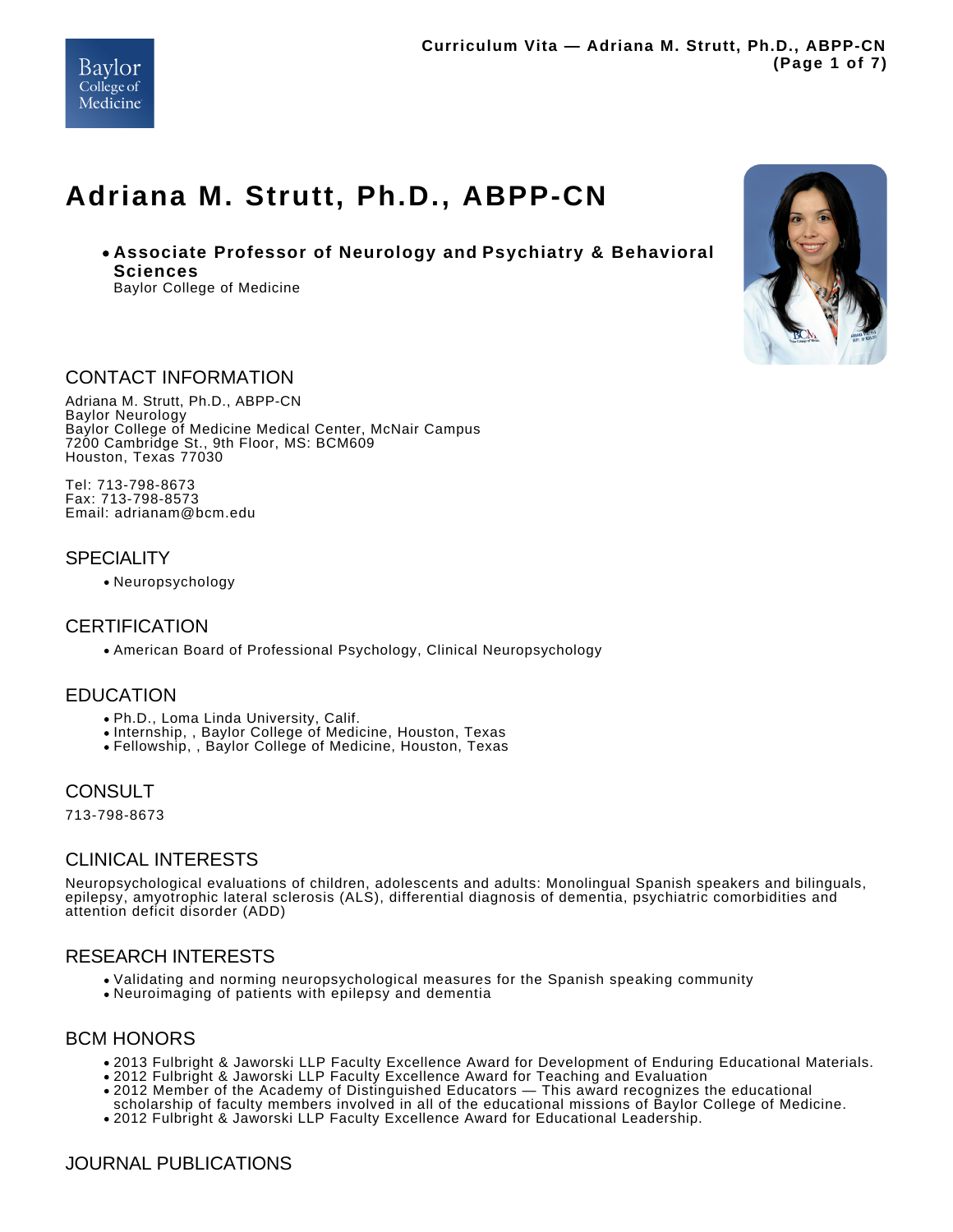- Merkley TL, Esopenko C, Zizak VS, Bilder RM, Strutt AM, Tate DF, et al. Challenges and opportunities for harmonization of cross-cultural neuropsychological data. Neuropsychology. 2022;:. PMID: 35549387. 1.
- McClard CK, Wang R, Windham V, Munoz J, Gomez S, Fried S, et al. Questionnaire to assess life impact of treatment by intravitreal injections (QUALITII): Development of a patient-reported measure to assess treatment burden of repeat intravitreal injections. BMJ Open Ophthalmol. 2021;6(1):e000669. PMID: 33912685. 2.
- Plomecka M, Gobbi S, Neckels R, Radzinski P, Skorko B, Lazzeri S, et al. Factors associated with psychological disturbances during the COVID-19 pandemic: Multicountry online study. JMIR Ment Health. 2021;8(8):e28736. PMID: 34254939. 3.
- Spalding-Wilson K, Harris G, Windham VA, Strutt AM, Yochim BP. Detection of major and mild neurocognitive disorder with the Verbal Naming Test. J Int Neuropsychol Soc. 2021;:1-9. PMID: 34433503. 4.
- Arias F, Safi DE, Miranda M, Carrion CI, Diaz Santos AL, Armendariz V, et al. Teleneuropsychology for monolingual and bilingual Spanish-speaking adults in the time of COVID-19: Rationale, professional considerations, and resources. Arch Clin Neuropsychol. 2020;35(8):1249-65. PMID: 33150414. 5.
- Evans RW, Strutt AM. Medico-Legal Aspects of Concussion. Headache. 2020;60(8):1749-60. PMID: 32827445. 6.
- Kim SH, Olabarrieta-Landa L, Gilboa-Fried S, Olivera SL, Tangarife RV, Strutt AM, et al. Factor structure models for the Post-Concussion Syndrome Scale with monolingual Spanish-speaking adults from Colombia. Brain Inj. 2019;33(11):1436-41. PMID: 31313601. 7.
- Kim SH, Yu MM, Strutt AM. Variably protease-sensitive prionopathy: A differential diagnostic consideration for dementia. Neurol Clin Pract. 2019;9(2):145-51. PMID: 31041129. 8.
- MacDonald B, Strutt AM. Cultural neuropsychology in action: Hispanic Neuropsychological Society 2019 conference proceedings. Arch Clin Neuropsychol. 2019;34(7):1232-3. PMID: 31559414. 9.
- Kim SH, Strutt AM, Olabarrieta-Landa L, Lequerica AH, Rivera D, De Los Reyes Aragon CJ, et al. Item analysis of the Spanish version of the Boston Naming Test with a Spanish speaking adult population from Colombia. Clin Neuropsychol. 2018;32(sup1):29-45. PMID: 29473441. 10.
- Lotia M, York MK, Strutt AM, Jankovic J. Leg stereotypy syndrome: Phenomenology and prevalence. J Neurol Neurosurg Psychiatry. 2018;89(7):692-5. PMID: 29332008. 11.
- Choudhury TK, Davidson JE, Viswanathan A, Strutt AM. Deep brain stimulation of the anterior limb of the internal capsule for treatment of therapy-refractory obsessive compulsive disorder (OCD): A case study highlighting neurocognitive and psychiatric changes. Neurocase. 2017;23(2):138-45. PMID: 28457185. 12.
- Jacks A, Wainwright DA, Salazar L, Grimes R, York M, Strutt AM, et al. Neurocognitive deficits increase risk of poor retention in care among older adults with newly diagnosed HIV infection. AIDS. 2015;29(13):1711-4. PMID: 26372282. 13.
- Hall CE, Mirski M, Palesch YY, Diringer MN, Qureshi AI, Robertson CS, et al. Clinical trial design in the neurocritical care unit. Neurocrit Care. 2012;16(1):6-19. PMID: 21792753. 14.
- Hill SW, Strutt AM, Uber-Zak L, Fogel TG, Ropacki MT. The NAB shape learning subtest as a predictor of lateralized seizure onset. Epilepsy Behav. 2012;24(1):59-64. PMID: 22483644. 15.
- Kiewel NA, Wisdom NM, Bradshaw MR, Pastorek NJ, Strutt AM. A retrospective review of digit span-related effort indicators in probable Alzheimer's disease patients. Clin Neuropsychol. 2012;26(6):965-74. PMID: 22703555. 16.
- Marshall DF, Strutt AM, Williams AE, Simpson RK, Jankovic J, York MK. Alternating verbal fluency performance following bilateral subthalamic nucleus deep brain stimulation for Parkinson's disease. Eur J Neurol. 2012;19(12):1525-31. PMID: 22632922. 17.
- Strutt AM, Ayanegui IG, Scott BM, Mahoney ML, York MK, San Miguel Montes LE. Influence of socio-demographic characteristics on DRS-2 performance in Spanish-speaking older adults. Arch Clin Neuropsychol. 2012;27(5):545-56. PMID: 22693138. 18.
- Strutt AM, Palcic J, Wager JG, Titus C, Macadam C, Brown J, et al. Cognition, behavior, and respiratory function in amyotrophic lateral sclerosis. ISRN Neurol. 2012;2012:912123. PMID: 22852095. 19.
- Strutt AM, Scott BM, Lozano VJ, Tieu PG, Peery S. Assessing sub-optimal performance with the Test of Memory Malingering in Spanish speaking patients with TBI. Brain Inj. 2012;26(6):853-63. PMID: 22583176. 20.
- Strutt AM, Simpson R, Jankovic J, York MK. Changes in cognitive-emotional and physiological symptoms of depression following STN-DBS for the treatment of Parkinson's disease. Eur J Neurol. 2012;19(1):121-7. PMID: 21668586. 21.
- Wijman CA, Smirnakis SM, Vespa P, Szigeti K, Ziai WC, Ning MM, et al. Research and technology in neurocritical care. Neurocrit Care. 2012;16(1):42-54. PMID: 21796494. 22.
- Ferrara J, Stamey W, Strutt AM, Adam OR, Jankovic J. Transcutaneous electrical stimulation (TENS) for psychogenic movement disorders. J Neuropsychiatry Clin Neurosci. 2011;23(2):141-8. PMID: 21677241. 23.
- Jawaid A, Poon M, Strutt AM, Rice LK, McDowell EJ, Salamone AR, et al. Does apolipoprotein E genotype modify the clinical expression of ALS? Eur J Neurol. 2011;18(4):618-24. PMID: 20880000. 24.
- Strutt AM, Hill SW, Scott BM, Uber-Zak L, Fogel TG. A comprehensive neuropsychological profile of women with psychogenic nonepileptic seizures. Epilepsy Behav. 2011;20(1):24-8. PMID: 21075059. 25.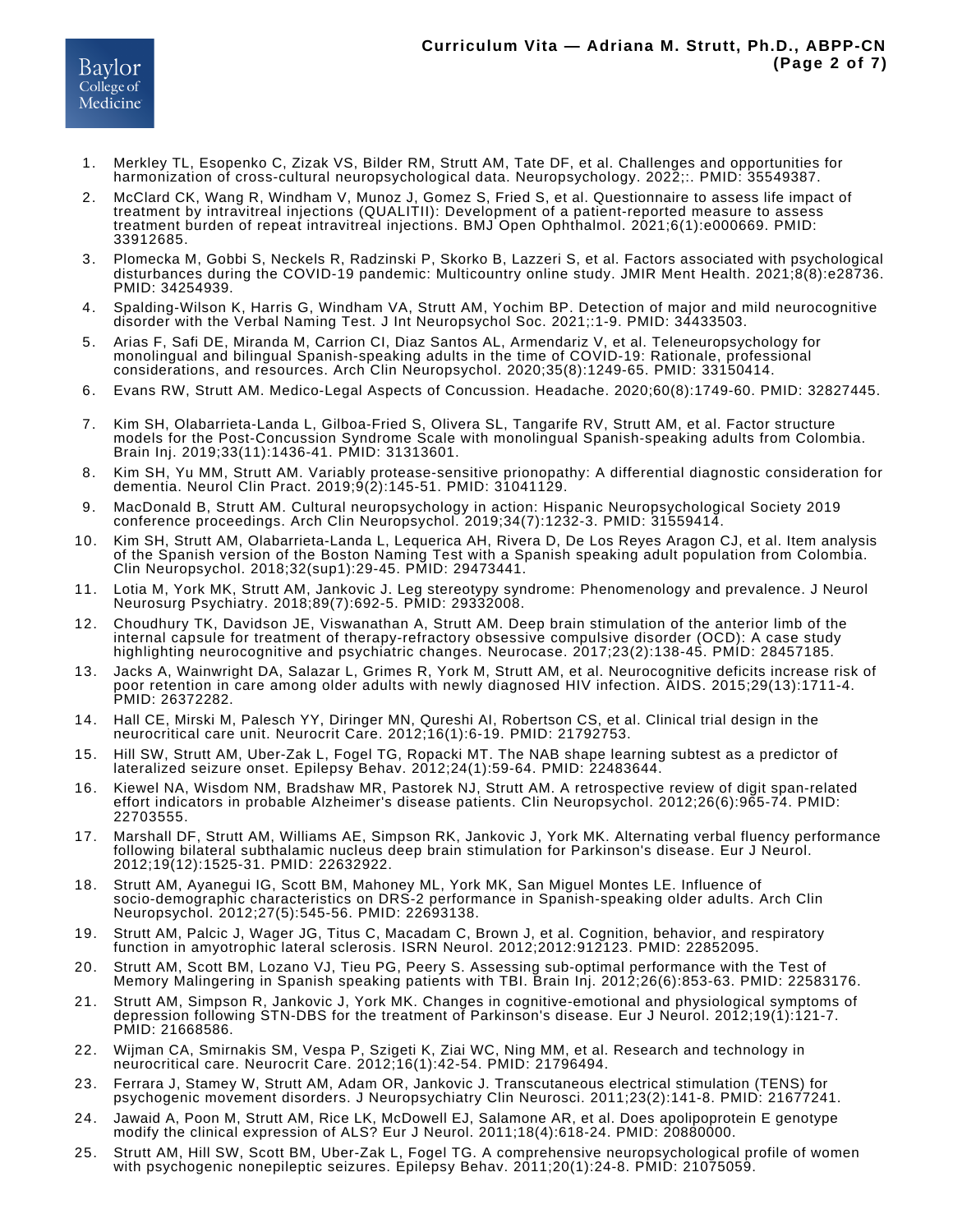

- Strutt AM, Hill SW, Scott BM, Uber-Zak L, Fogel TG. Motivation, psychopathology, locus of control, and quality of life in women with epileptic and nonepileptic seizures. Epilepsy Behav. 2011;22(2):279-84. PMID: 21788158. 26.
- Strutt AM, Scott BM, Shrestha S, York MK. The Rey 15-item memory test and Spanish-speaking older adults. Clin Neuropsychol. 2011;25(7):1253-65. PMID: 21951176. 27.
- Williams AE, Arzola GM, Strutt AM, Simpson R, Jankovic J, York MK. Cognitive outcome and reliable change indices two years following bilateral subthalamic nucleus deep brain stimulation. Parkinsonism Relat Disord. 2011;17(5):321-7. PMID: 21316292. 28.
- Hannon PM, Kuo SH, Strutt AM, York MK, Kass JS. Improvement of neurological symptoms and memory and emotional status in a case of seronegative Sneddon syndrome with cyclophosphamide. Clin Neurol Neurosurg. 2010;112(6):544-7. PMID: 20444540. 29.
- Jawaid A, Murthy SB, Wilson AM, Qureshi SU, Amro MJ, Wheaton M, et al. A decrease in body mass index is associated with faster progression of motor symptoms and shorter survival in ALS. Amyotroph Lateral Scler. 2010;11(6):542-8. PMID: 20500116. 30.
- Jawaid A, Salamone AR, Strutt AM, Murthy SB, Wheaton M, McDowell EJ, et al. ALS disease onset may occur later in patients with pre-morbid diabetes mellitus. Eur J Neurol. 2010;17(5):733-9. PMID: 20074230. 31.
- Kalkonde YV, Pinto-Patarroyo GP, Goldman T, Strutt AM, York MK, Kunik ME, et al. Differences between clinical subspecialties in the outpatient evaluation and treatment of dementia in an academic medical center. Dement Geriatr Cogn Disord. 2010;29(1):28-36. PMID: 20110698. 32.
- Lepow L, Van Sweringen J, Strutt AM, Jawaid A, MacAdam C, Harati Y, et al. Frontal and temporal lobe involvement on verbal fluency measures in amyotrophic lateral sclerosis. J Clin Exp Neuropsychol. 2010;32(9):913-22. PMID: 20390792. 33.
- Sterling LE, Jawaid A, Salamone AR, Murthy SB, Mosnik DM, McDowell E, et al. Association between dysarthria and cognitive impairment in ALS: A prospective study. Amyotroph Lateral Scler. 2010;11(1-2):46-51. PMID: 19722114. 34.
- Witgert M, Salamone AR, Strutt AM, Jawaid A, Massman PJ, Bradshaw M, et al. Frontal-lobe mediated behavioral dysfunction in amyotrophic lateral sclerosis. Eur J Neurol. 2010;17(1):103-10. PMID: 19874396. 35.
- Woolley SC, York MK, Moore DH, Strutt AM, Murphy J, Schulz PE, et al. Detecting frontotemporal dysfunction in ALS: Utility of the ALS Cognitive Behavioral Screen (ALS-CBS). Amyotroph Lateral Scler. 2010;11(3):303-11. PMID: 20433413. 36.
- Kalkonde YV, Pinto-Patarroyo GP, Goldman T, Strutt AM, York MK, Kunik ME, et al. Ethnic disparities in the treatment of dementia in veterans. Dement Geriatr Cogn Disord. 2009;28(2):145-52. PMID: 19690417. 37.
- Strutt AM, Lai EC, Jankovic J, Atassi F, Soety EM, Levin HS, et al. Five-year follow-up of unilateral posteroventral pallidotomy in Parkinson's disease. Surg Neurol. 2009;71(5):551-8. PMID: 18514283. 38.
- York MK, Strutt AM. A recipe for success: Ingredients to stimulate your mind. J Clin Exp Neuropsychol. 2009;31(7):892-4. PMID: 19096943. 39.
- Dulay MF, Strutt AM, Levin HS, Jankovic J, Lai EC, Grossman RG, et al. Depressed mood and memory impairment before and after unilateral posteroventral pallidotomy in Parkinson's disease. J Neuropsychiatry Clin Neurosci. 2008;20(3):357-63. PMID: 18806240. 40.
- York MK, Dulay M, Macias A, Levin HS, Grossman R, Simpson R, et al. Cognitive declines following bilateral subthalamic nucleus deep brain stimulation for the treatment of Parkinson's disease. J Neurol Neurosurg Psychiatry. 2008;79(7):789-95. PMID: 17965146. 41.
- York MK, Lai EC, Jankovic J, Macias A, Atassi F, Levin HS, et al. Short and long-term motor and cognitive outcome of staged bilateral pallidotomy: A retrospective analysis. Acta Neurochir (Wien). 2007;149(9):857-66; discussion 866. PMID: 17624489. 42.

# BOOK CHAPTERS and OTHER PUBLICATIONS

- Robbins RN, Schuler M, Ferrett HL, Strutt AM. Operationalizing a standard and ethical approach to neuropsychological assessment across diverse cultures. In: Ferraro FR, editor. Minority and cross-cultural aspects of neuropsychological assessment: Enduring and emerging trends. 2nd ed. New York: Psychology Press; 2015. p. 411-435. 1.
- Strutt AM, Burton VJ, Resendiz CV, Peery S. Neurocognitive assessment of Hispanic individuals residing in the US: Current issues and potential solutions. In: Ferraro FR, editor. Minority and cross-cultural aspects of neuropsychological assessment: Enduring and emerging trends. 2nd ed. New York: Psychology Press; 2015. p. 201-228. 2.
- York MK, Strutt AM. A general approach to clinical neuropsychological assessment of movement disorders. In: Troster AI, editor. Clinical neuropsychology and cognitive neurology of Parkinson's disease and other movement disorders. New York: Oxford University Press; 2014. p. 51-78. 3.

# POSTER and PLATFORM PRESENTATIONS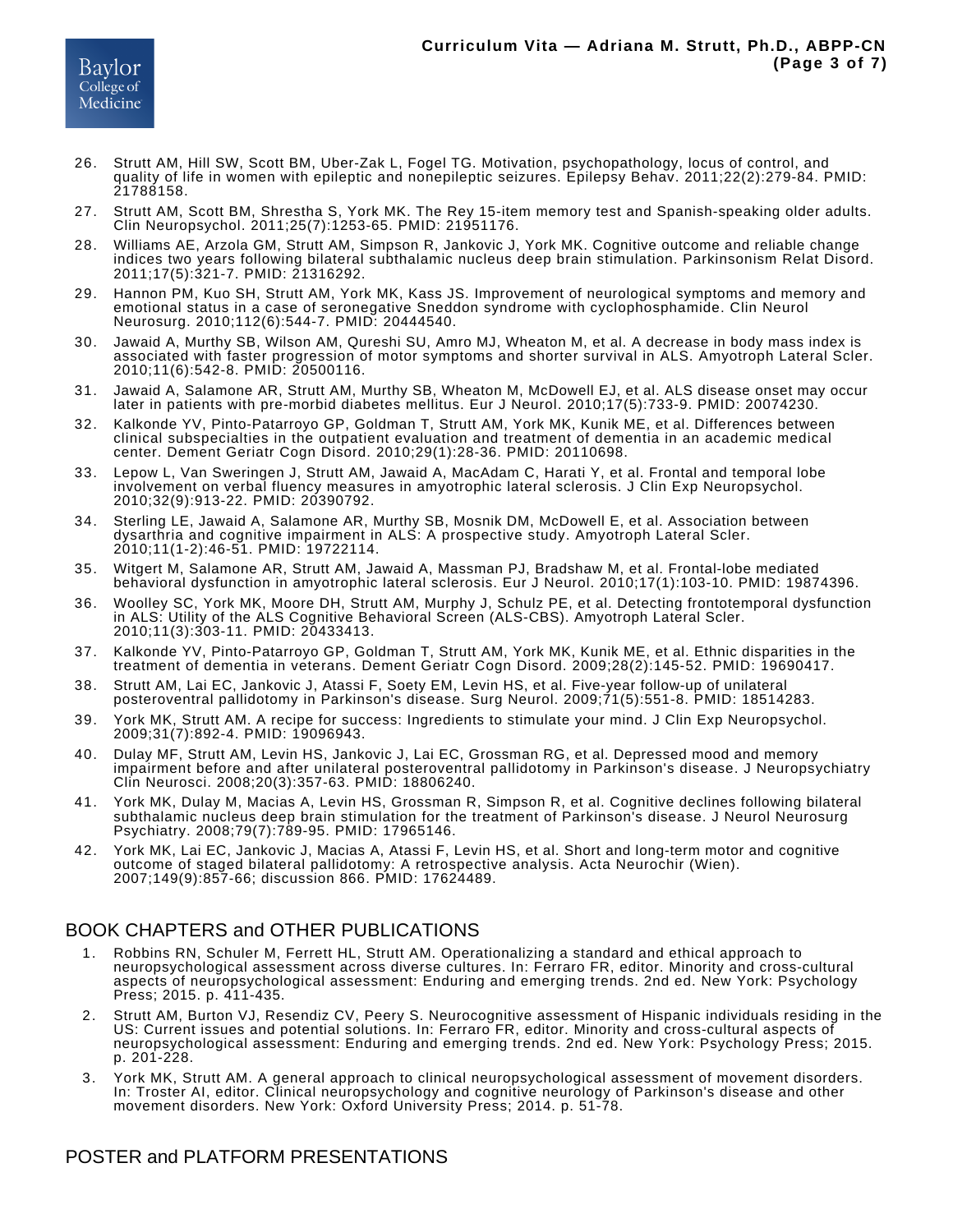- Irani F, Strutt AM, Yamout KZ. Forensic grand rounds: Practical considerations in the evaluation of non-native<br>English speakers. Presented at the American Academy of Clinical Neuropsychology (AACN), 20<sup>th</sup> Annual Meeting in Minneapolis, Minn. (June 22-25, 2022). 1.
- MacDonald B, Strutt A. SALUD Strutt MacDonald Equitable Healthcare Model: A comprehensive approach to addressing healthcare disparity in the field of neuropsychology. Presented at the International<br>Neuropsychological Society (INS), Virtual 49<sup>t h</sup> Annual Meeting (Feb. 2-5, 2021).  $2^{\circ}$
- Henry SK, Stinson J, Strutt AM. Disparities in global cognition between lower and higher SES older adults. Presented at the Houston Neuropsychological Society, Virtual Fall Symposium (Oct. 24, 2020). 3.
- Diaz-Santos AL, Henry SK, Strutt AM, Stinson J, McCauley S, York M. Neuropsychological assessment for primarily Portuguese-speaking Brazilians living in the United States. Presented at the American Academy of<br>Clinical Neuropsychology (AACN), 18<sup>t h</sup> Annual Meeting in Washington, DC (June 10-13, 2020). 4.
- Henry SK, Strutt AM, Diaz Santos AL, Stinson J. Working with culturally diverse populations: Development of a Farsi-speaking battery. Presented at the American Academy of Clinical Neuropsychology (AACN), 18t h Annual Meeting in Washington, DC (June 10-13, 2020). 5.
- Strutt AM, MacDonald B. Addressing health disparities in specialty care: Strutt MacDonald Service Model for Equitable Healthcare. Presented at the University of Houston Health Research Institute, Health: A Call to Action Conference in Houston, Texas (Jan. 30-31, 2020). [Platform Presentation] 6.
- Strutt AM, MacDonald B, Stinson JM. The culturally expressive and responsive (CER) supervision model in<br>neuropsychology. Presented at the National Academy of Neuropsychology (NAN), 39<sup>t h</sup> Annual Meeting in San Diego, Calif. (Nov. 13-16, 2019). 7.
- Combs H, Strutt A, Jimenez-Shahed J, Niemann N, Viswanathan A, York MK. The influence of sociodemographic factors on post-DBS impulse control symptom severity in Parkinson's disease. Presented<br>at the Movement Disorder Society (MDS), 23 <sup>r d</sup> International Congress of Parkinson's Disease and Movement Disorders in Nice, France (Sept. 22-26, 2019). 8.
- Baena E, Vuong KD, Stinson JM, McCauley SR, York MK, Strutt AM. Spanish/cross-cultural fellowship in neuropsychology: A response to the needs of the Houston Hispanic community. Presented at the Baylor<br>College of Medicine (BCM), 2<sup>n d</sup> Annual Center of Excellence in Health Equity, Training and Research Summer Research Summit in Houston, Texas (June 18, 2019). 9.
- Isaac BK, Gilboa-Fried S, Salmerón Ríos S, Strutt AM. Utility of the Spanish Baylor Profound Mental Status Examination in advanced Alzheimer's disease. Presented at the American Academy of Clinical<br>Neuropsychology (AACN), 17<sup>t h</sup> Annual Meeting in Chicago, III. (June 5-8, 2019). 10.
- McCauley SR, Strutt AM, Stinson JM, Combs HL, York MK. Developing culturally competent foreign language neuropsychological assessments: Vietnamese-speaking patients with suspected dementia. Presented at the<br>Baylor College of Medicine (BCM), 2<sup>nd</sup> Annual Center of Excellence in Health Equity, Training and Research Summer Research Summit in Houston, Texas (June 18, 2019). 11.
- Stinson JM, Combs HL, York MK, Strutt AM, McCauley SR. Geopolitical considerations of working with medically complex patients: An Urdu speaking case illustration. Presented at the Baylor College of Medicine (BCM), 2<sup>nd</sup> Annual Center of Excellence in Health Equity, Training and Research Summer Research Summit in Houston, Texas (June 18, 2019). 12.
- Strutt AM, Armendariz V, Vuong KD, Rossetti A. CCACTUS Cross-cultural consortium on aging and cognition in Texas, U.S.: The development of a neuropsychology data repository. Presented at the Baylor College of Medicine (BCM), 2<sup>nd</sup> Annual Center of Excellence in Health Equity, Training and Research Summer Research Summit in Houston, Texas (June 18, 2019). 13.
- Strutt AM, Jose IE, McCauley SR, York MK, Stinson JM. BCM Cerebro: Neuropsychology outpatient clinic specializing in the care of Spanish-speakers. Presented at the Baylor College of Medicine (BCM), 2nd Annual Center of Excellence in Health Equity, Training and Research Summer Research Summit in Houston, Texas (June 18, 2019). 14.
- York MK, Stinson JM, McCauley SR, Strutt AM. Development of a cross cultural neuropsychology outpatient clinic at Baylor College of Medicine. Presented at the Baylor College of Medicine (BCM), 2n d Annual Center of Excellence in Health Equity, Training and Research Summer Research Summit in Houston, Texas (June 18, 2019). 15.
- Baena E, Strutt AM. Soroxchi after traveling to South America: Cognitive and neurobehavioral changes in a patient with bilateral globus pallidus Iesions. Presented at the Hispanic Neuropsychological Society (̄HNS),<br>3<sup>rd</sup> Biannual Conference in New York City, N.Y. (Feb. 23, 2019). 16.
- Bhavsar P, Jimenez-Shahed J, Viswanathan A, Strutt AM. Cognition and psychological symptomatology in Tourette's syndrome following deep brain stimulation. Presented at the International Neuropsychological<br>Society (INS), 47<sup>t h</sup> Annual Meeting in New York, N.Y. (Feb. 20-23, 2019). 17.
- Combs HL, Strutt AM, Jimenez-Shahed J, Niemann N, Viswanathan A, York MK. Cognitive and neuropsychiatric correlates of impulse control disorder symptom severity in Parkinson's disease. Presented at the<br>International Neuropsychological Society (INS), 47<sup>t h</sup> Annual Meeting in New York, N.Y. (Feb. 20-23, 2019). 18.
- Jankovic J, Lotia M, York MK, Strutt AM. Leg stereotypy disorder: Phenomenology and prevalence. Mov Disord. 2017;32 Suppl 2:S737. 19.
- Scott B, Strutt A, Lundberg-Love P, Schmitt A, Jankovic J, Bowers D. Emotion regulation and neuropsychological status in psychogenic subtypes. Mov Disord. 2017;32 Suppl 2:S562. 20.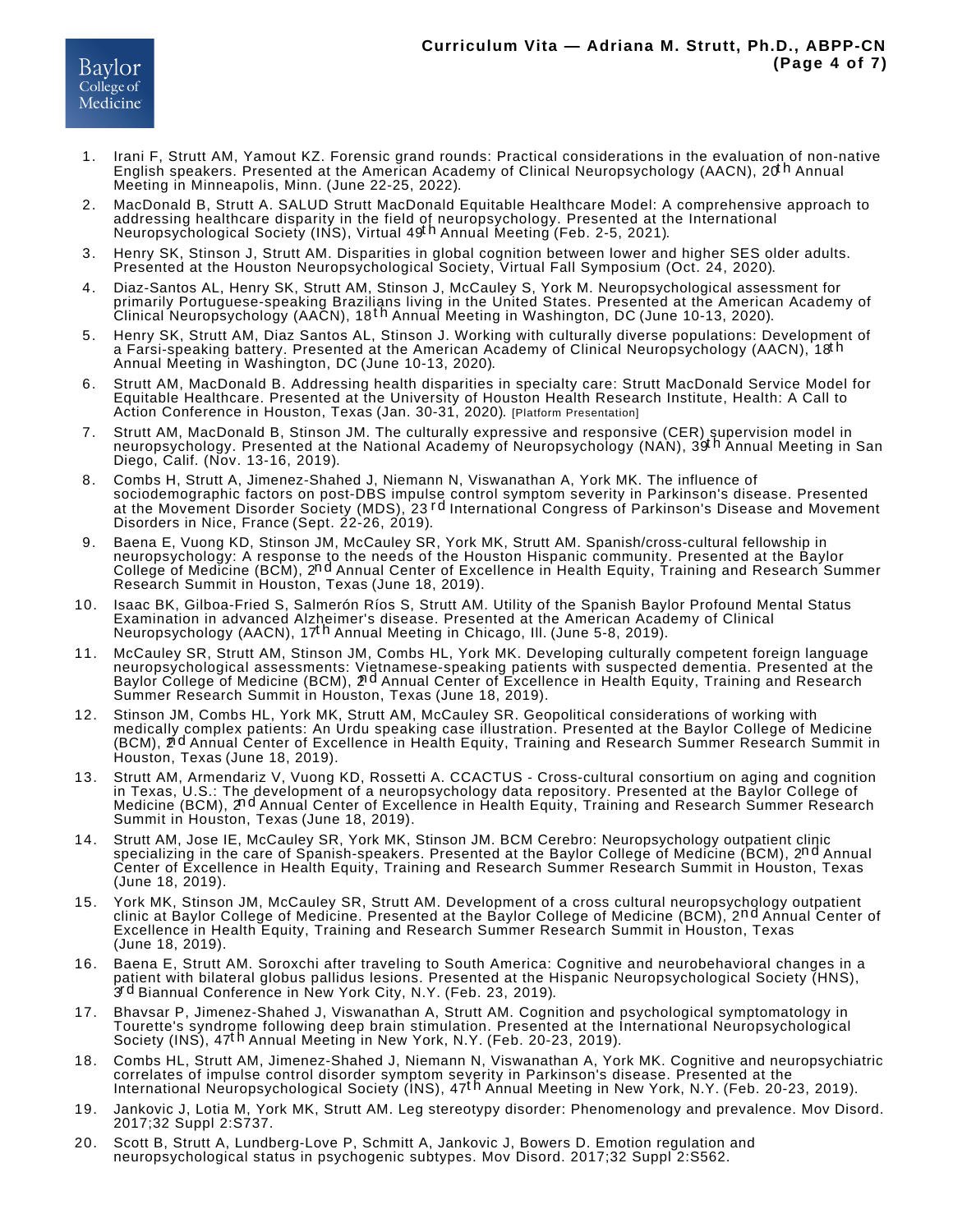- Estevis E, Scott BM, Strutt AM. Performance on the Rey Auditory Verbal Learning Test (RAVLT) in neurologically intact Spanish-speaking older adults. J Int Neuropsychol Soc. 2017;23(Suppl S1):334. 21.
- Strutt AM, Lafosse J, Mahoney M. Assessment of language fluency and confrontation naming in monolingual Spanish speaking older adults. J Int Neuropsychol Soc. 2017;23(Suppl S1):142. 22.
- Niemann N, Strutt A, Viswanathan A, Jimenez Shahed J. Safety profile of unblinded internal pallidal deep brain stimulation for medically refractory Tourette syndrome. Neurology. 2016;86(Meeting Abstracts 1):P1.045. 23.
- Choudhury TK, Davidson JE, Viswanathan A, Strutt AM. Deep brain stimulation (DBS) for treatment of therapy-refractory obsessive compulsive disorder (OCD): A case study highlighting neurocognitive and psychiatric changes. J Int Neuropsychol Soc. 2016;22(Suppl S1):274. 24.
- Scott BM, Strutt AM, Lundberg-Love PK, Schmitt AL, Trifilio ER, Bowers D. Psychogenic movement disorders: Are there neurocognitive differences between patients with non-epileptic seizures vs those with other hyperkinetic motor manifestations? Mov Disord. 2015;30 Suppl 1:S285. 25.
- Scott BM, Strutt AM, Lundberg-Love P, Schmitt AL, Trifilio E, Bowers D. Comparison of psychogenic movement disorder patients with non-epileptic seizures vs other hyperkinetic motor manifestations: an integrated model of psychosocial and neuropsychological functioning. J Int Neuropsychol Soc. 2015;21(Suppl S1):257. 26.
- 27. Fernandez V, Allen M, York MK, Wilde EA, Karmonik C, Strutt AM. Neural correlates of a novel Spanish word recognition fMRI memory task. J Int Neuropsychol Soc. 2013;19(Suppl S1):153.
- 28. Wu TC, Wilde EA, Karmonik C, Yallampalli R, Strutt AM, Jankovic J, et al. Frontostriatal changes detected by DTI tractography in Parkinson's disease dementia. J Int Neuropsychol Soc. 2013;19(Suppl S1):250-1.
- Edwards M, Balldin V, Hall J, Strutt A, Pavlik V, Marquez de la Plata C, et al. Mexican American normative references on tasks of memory and language: The Texas Mexican American normative studies. Arch Clin Neuropsychol. 2012;27:659. 29.
- Hall J, Edwards M, Balldin V, Strutt A, Pavlik V, Marquez de la Plata C, et al. Normative data for Mexican American on tasks of executive and physiometric functions: The Texas Mexican American normative studies. Arch Clin Neuropsychol. 2012;27:582. 30.
- 31. Hobson Balldin V, Menon C, Younes S, Hall J, Strutt A, Pavlik V, et al. Normative performance on the RBANS in a multi-ethnic bilingual cohort: The Texas Mexican American normative studies. Arch Clin Neuropsychol. 2012;27:652-3.
- 32. Resendiz C, Scott B, Farias G, York M, Lozano V, Mahoney M, et al. Adaptation and norming of the Boston Naming Test for Spanish-speaking older adults in the USA. Arch Clin Neuropsychol. 2012;27:654.
- York MK, Marsh L, Jimenez-Shahed J, Okun M, Moro E, Hunter C, et al. Parkinson's Study Group Neurosurgical Working Group (PSG-NSWG) deep brain stimulation (DBS) non-motor symptoms (NMS) survey: Real world pre-operative practice patterns. Mov Disord. 2012;27(Suppl 1):S172. [Previously Presented] 33.
- York MK, Marsh L, Jimenez-Shahed J, Okun M, Moro E, Hunter C, et al. Parkinson's Study Group Neurosurgical Working Group (PSG-NSWG) deep brain stimulation (DBS) non-motor symptoms (NMS) survey: Real world pre-operative practice patterns. Mov Disord. 2012;27(4):e12. 34.
- Jimenez Shahed J, Scott B, Strutt A. Long-term neuropsychological follow-up in pallidal stimulation for medically-refractory Tourette syndrome. Neurology. 2012;78(Meeting Abstracts 1):P06.037. 35.
- Kiewel NA, Bradshaw M, Strutt AM, Hane LK. Patterns of reliable digit span performance in patients with Alzheimer's disease. J Int Neuropsychol Soc. 2012;18(Suppl S1):265. 36.
- Scott BM, Peery S, Tieu PG, Lozano VJ, Strutt AM. Determination of suspect effort: Primarily Spanish-speaking TBI patients and the test of memory malingering. J Int Neuropsychol Soc. 2012;18(Suppl S1):4. 37.
- Scott BM, Duncan G, Carlson H, Nance M, York MK, Larery A, et al. Visuospatial construction measures and their utility in identifying dementia of the Alzheimer's type. Ann Neurol. 2011;70 Suppl 15:S56. 38.
- Strutt AM, Scott BM, Ferrara J, York MK, Jankovic J. Assessing dissociative pathology in psychogenic movement disorders: Clinical utility of the Dissociative Experiences Scale-II. Mov Disord. 2011;26 Suppl 2:S266. 39.
- Strutt AM, Scott BM, Ferrara JM, York MK, Jankovic J. Psychosocial profiles of psychogenic movement disorder patients with non-epileptic seizures and other abnormal motor manifestations. Neurology. 2011;76(Suppl 4):A591. 40.
- York M, Yallampalli R, Gallander K, Strutt A, Chu Z, Karmonik C, et al. Diffusion tensor tractography of the internal capsule in depressed and anxious Parkinson's disease patients. Neurology. 2011;76(Suppl 4):A490. 41.
- York M, Yallampalli R, Gallander K, Strutt A, Chu Z, Karmonik C, et al. Diffusion tensor tractography of the internal capsule differentiates stages of cognitive impairment in Parkinson's disease. Presented at the AD/PD, 10<sup>h</sup> International Congress on Alzheimer's and Parkinson's Diseases in Barcelona, Spain (March 9-13, 2011). 42.
- Strutt AM, Scott BM, Shrestha S, York MK. A comparison of Rey-15 scoring systems and alternative indices of suspect effort with primarily Spanish speaking older adults. J Int Neuropsychol Soc. 2011;17(Suppl S1):279. 43.
- Strutt AM, Scott BM, Yaltho T, Simpson R, Jankovic J, York MK. Neuropsychological assessment of monolingual 44.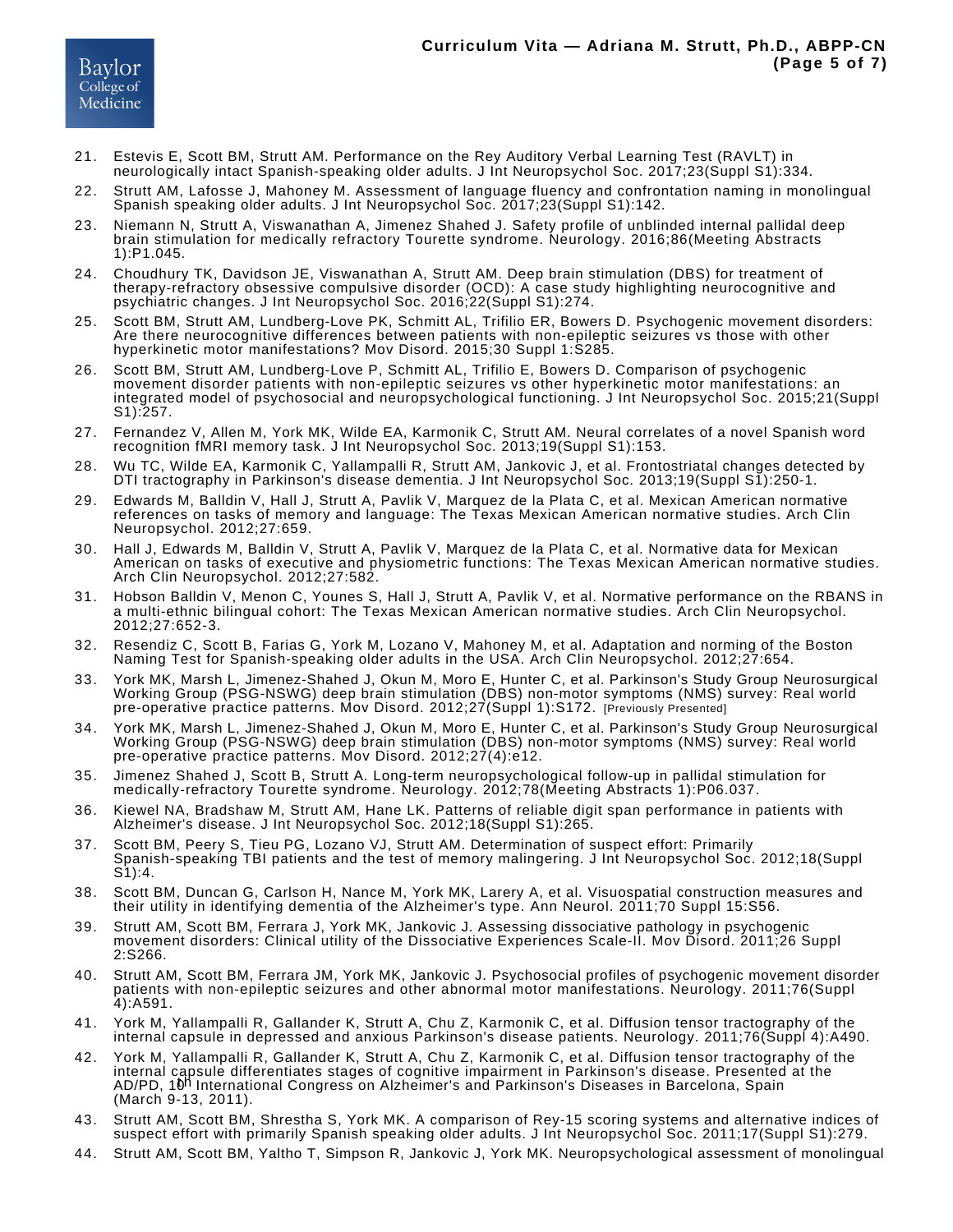Spanish speaking Parkinson's disease patients in the United States pre and post STN-DBS. Mov Disord. 2010;25 Suppl 2:S327.

- 45. Dulay M, Karmonik C, Verma A, Raghubar K, Strutt A, York M, et al. Uncinate fasciculus integrity and impaired problem solving and memory in complex partial seizures. Neurology. 2010;74(9 Suppl 2):A121.
- Jawaid A, Murthy S, Wilson A, Qureshi S, Amro M, Wheaton M, et al. A decrease in body mass index is associated with faster progression of motor symptoms and shorter survival in ALS. Neurology. 2010;74(9 Suppl 2):A207-8. 46.
- 47. Gallander KM, Strutt AM, Simpson R, Jankovic J, York MK. Influence of levodopa and psychotropic medication on emotional and physical symptoms of depression before and following STN-DBS for the treatment of Parkinson's disease. Presented at the Baylor College of Medicine (BCM), Current Neurology 2009 in Houston, Texas (Oct. 31 - Nov. 1, 2009).
- 48. Marshall DF, Williams AE, Strutt AM, Jankovic J, York MK. Alternating fluency performance following bilateral STN DBS for the treatment of Parkinson's disease. Presented at the Baylor College of Medicine (BCM), Current Neurology 2009 in Houston, Texas (Oct. 31 - Nov. 1, 2009).
- 49. Strutt AM, Ayanegui IG, York MK. Spanish translation and normative data for the Dementia Rating Scale, second edition. Presented at the 2009 International Conference on Alzheimer's Disease (ICAD), Vienna, Austria (July 11-16, 2009).
- 50. Strutt AM, Ferrara J, Hill S, York MK, Uber-Zak L, Fogel T, et al. Mood differences between women diagnosed with psychogenic movement disorders and psychogenic seizures. Mov Disord. 2009;24 Suppl 1:S232-3.
- Dulay M, Verma A, Karmonik C, Xue Z, Strutt A, York M, et al. Material specific memory impairment is associated with unilateral cingulum bundle structural integrity in intractable temporal lobe epilepsy. Neurology. 2009;72(11 Suppl 3):A462. 51.
- McDowell E, Jawaid A, Poon M, Rice L, Salamone A, Strutt A, et al. ApoE genotype in ALS. Neurology. 2009;72(11 Suppl 3):A51. 52.
- 53. Williams A, Arzola GM, Strutt AM, Simpson R, Jankovic J, York MK. A controlled study of the long-term cognitive outcome of bilateral subthalamic nucleus deep brain stimulation. Neurology. 2009;72(11 Suppl 3):A221.
- Strutt AM, Palcic J, Wager JG, Titus C, Harati Y, Schulz PE, et al. Respiratory function is not related to cognitive impairment in patients with amyotrophic lateral sclerosis (ALS). J Int Neuropsychol Soc. 2009;15(Suppl S1):94. 54.
- Woolley S, York MK, Strutt AM, Schulz PE, Katz J. The ALS Cognitive Behavioral Screen (ALS CBS™): Phase II validation. Amyotroph Lateral Scler. 2008;9 Suppl 1:131. 55.
- 56. York M, Karmonik C, Wilde E, Kakkar E, Yallampalli R, Strutt A, et al. Voxel-based diffusion tensor imaging and diffusion tensor tractography for the evaluation of cognitive functioning in Parkinson's disease. Presented at the 6<sup>h</sup> International Congress on Mental Dysfunctions and Other Non-Motor Features in Parkinson's Disease and Related Disorders, Dresden, Germany (Oct. 16-19, 2008).
- Shirani P, Salamone AR, Strutt AM, Schulz PE. Altered age of onset in Alzheimer's disease with diabetes mellitus. Ann Neurol. 2008;64 Suppl 12:S43. 57.
- Sterling LE, Salamone AR, Mosnik DM, Appel SH, Strutt AM, Schulz PE. Is frontal dysfunction associated with dysarthria in patients with Amyotrophic Lateral Sclerosis (ALS)? Ann Neurol. 2008;64 Suppl 12:S5. 58.
- Strutt AM, Jankovic J, York MK. Neuropsychological functioning of Parkinson's disease patients two years post subthalamic nucleus deep brain stimulation surgery. Mov Disord. 2008;23 Suppl 1:S106. 59.
- 60. Kuo SH, Strutt AM, York MK, Kass JS. Successful treatment of cognitive decline in Sneddon syndrome associated with hepatitis C with cyclophosphamide. Neurology. 2008;70(11 Suppl 1):A64.
- Salamone AR, Wheaton M, McDowell E, Strutt AM, Schulz PE. Diabetes mellitus: Risk or protective factor in ALS? Neurology. 2008;70(11 Suppl 1):A190. 61.
- 62. Strutt AM, York MK, Jankovic J . Changes in emotional versus physical symptoms of depression following sub-thalamic nucleus deep brain stimulation for Parkinson's disease. Neurology. 2008;70(11 Suppl 1):A177-8.
- Salamone AR, Wheaton M, McDowell E, Strutt AM, Schulz PE. Is diabetes mellitus a protective factor for ALS? Amyotroph Lateral Scler. 2007;8 Suppl 1:212-3. 63.
- 64. Salamone AR, Strutt AM, McDowell EJ, Ngo D, Coerver K, Ringholz G, et al. Gender differences in the clinical presentation of familial frontotemporal dementia. Arch Clin Neuropsychol. 2007;22(7):887.
- Salamone AR, Witgert M, Strutt AM, Schulz PE. Behavioral and cognitive dysfunction in amyotrophic lateral sclerosis. Ann Neurol. 2007;62 Suppl 11:S57. 65.
- Salamone AR, Witgert M, Macias A, Massman P, Bradshaw M, Mosnik D, et al. FTD-like cognitive and behavioral changes in ALS. Presented at the 2n d International Frontotemporal Dementia in ALS Research Conference, London, Ontario Canada (June 10-13, 2007). 66.
- York MK, Macias A, Schulz PE, Harati Y, Katz J, Woolley-Levine S. Preliminary validation of the ALS Cognitive Behavioral Screen (ALS-CBS)™. Presented at the 2n d International Frontotemporal Dementia in ALS Research Conference, London, Ontario Canada (June 10-13, 2007). 67.
- 68. Pinto-Patarroyo GP, Schmolck H, Wheaton MW, Mosnik D, Macias A, King-Casas B, et al. A functional MRI